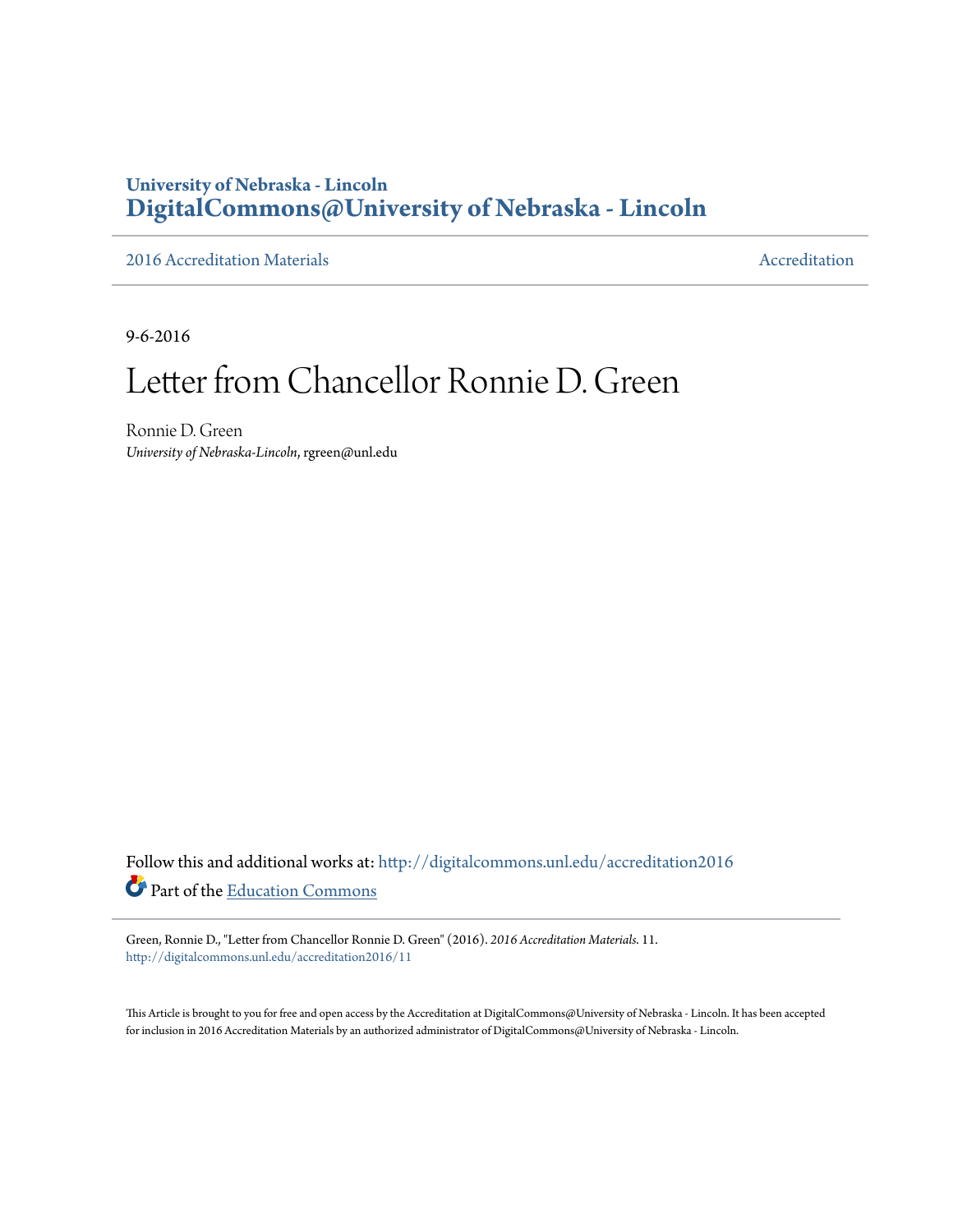

## *September 6, 2016*

Dear University of Nebraska-Lincoln family,

This fall, the university is entering the home stretch of a three-year process to reaffirm its accreditation. Now, we're asking you to help bring this effort across the finish line.

In the coming weeks we are hosting forums open to faculty, staff and students to learn how you can aid in this all-important reaffirmation of accreditation. For those who don't know what that might mean, accreditation is an official assurance that the university meets national educational standards and that it is continually improving. The university has enjoyed accreditation for more than a century, having been last accredited for a 10-year term in 2006.

The accreditation process provides an excellent opportunity to recognize the significant accomplishments we've made since then, and also identify areas for improvement and investment. The forums are in advance of a visit from a peer-review team on behalf of our accreditors in late October.

All members of the university play an important role in assuring a successful reaccreditation, and I encourage everyone to be a part of shaping our future by attending one of the sessions. They are at **1 p.m. Sept. 12 in Regency A of the Nebraska Union; 10:30 a.m. Sept. 14 in Regency A of the Nebraska Union**; and **11 a.m. Sept. 15 in the Cottonwood Room in the East Union**. We will provide a brief presentation about the accreditation process, highlight areas we know the peer review team will be especially interested in, and allow time for lots of questions.

No advance registration is necessary for these hour-long sessions. If you're interested in knowing